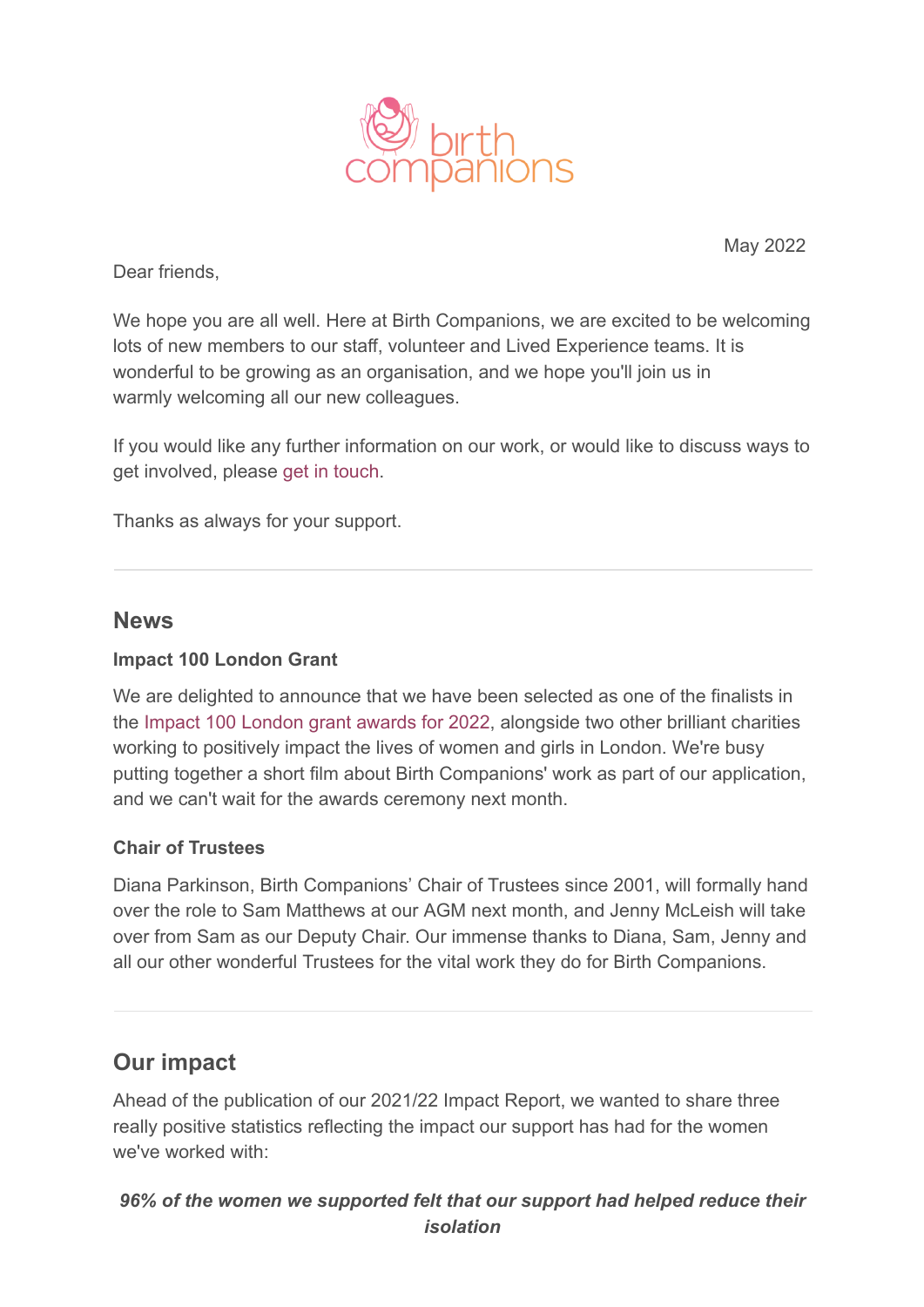### *87% felt that our support had helped improve their mental health and wellbeing*

## *88% felt that our support had helped them to give their babies the best possible start in life*

Keep an eye out for our full impact report in the coming weeks...

# **Current services**

Our services in the three prisons we currently work in are continuing to expand and develop as pandemic-related restrictions are lifted. Across the three prisons we have been running diverse services, which include antenatal classes and pregnancy wellbeing groups; one-to-one support to women through pregnancies, births, Mother and Baby Unit applications, social services involvement, and separation from infants in the community; and direct support and advocacy from our trained, prison-based Peer Supporters. We have recently welcomed two new Service Coordinators to the Prison Services team, and we can't wait to see how all the services develop as they settle in to their new roles.

Our antenatal classes in Hackney are continuing to go from strength to strength, as more women begin to attend in person. It has been brilliant to see the pregnant women coming together, sharing their pregnancy experiences, and creating bonds. At the mother and baby group, it has been heart-warming to hear some of our women reflect on the support they have received and the important friendships they have created, as they finish their time at the group.

We've been able to support several women around the time of their births over the past few months with taxis, phone support, advocacy and practical items, as well as providing in-person birth companions. Thank you, as always, to the brilliant and dedicated volunteers who operate our Birthline and provide our birth support. Our new community probation support service, offered in collaboration with [Advance,](http://www.advancecharity.org.uk/) has continued to grow and is now operating at full capacity. It is brilliant to have the opportunity to offer our expert support to pregnant women and new mothers across London and the South East, as they navigate probation. Across our Community Services, we have maintained elements of our remote support offer developed during the pandemic; this is enabling us to better cater to some women's preferences for support, and is allowing us to sustain high levels of engagement across a large caseload.

# **Lived Experience, engagement and policy**

Our Lived Experience Team (LET) has had a busy few months, as lots of exciting engagement, policy and influencing opportunities have been coming our way. Some recent highlights include: